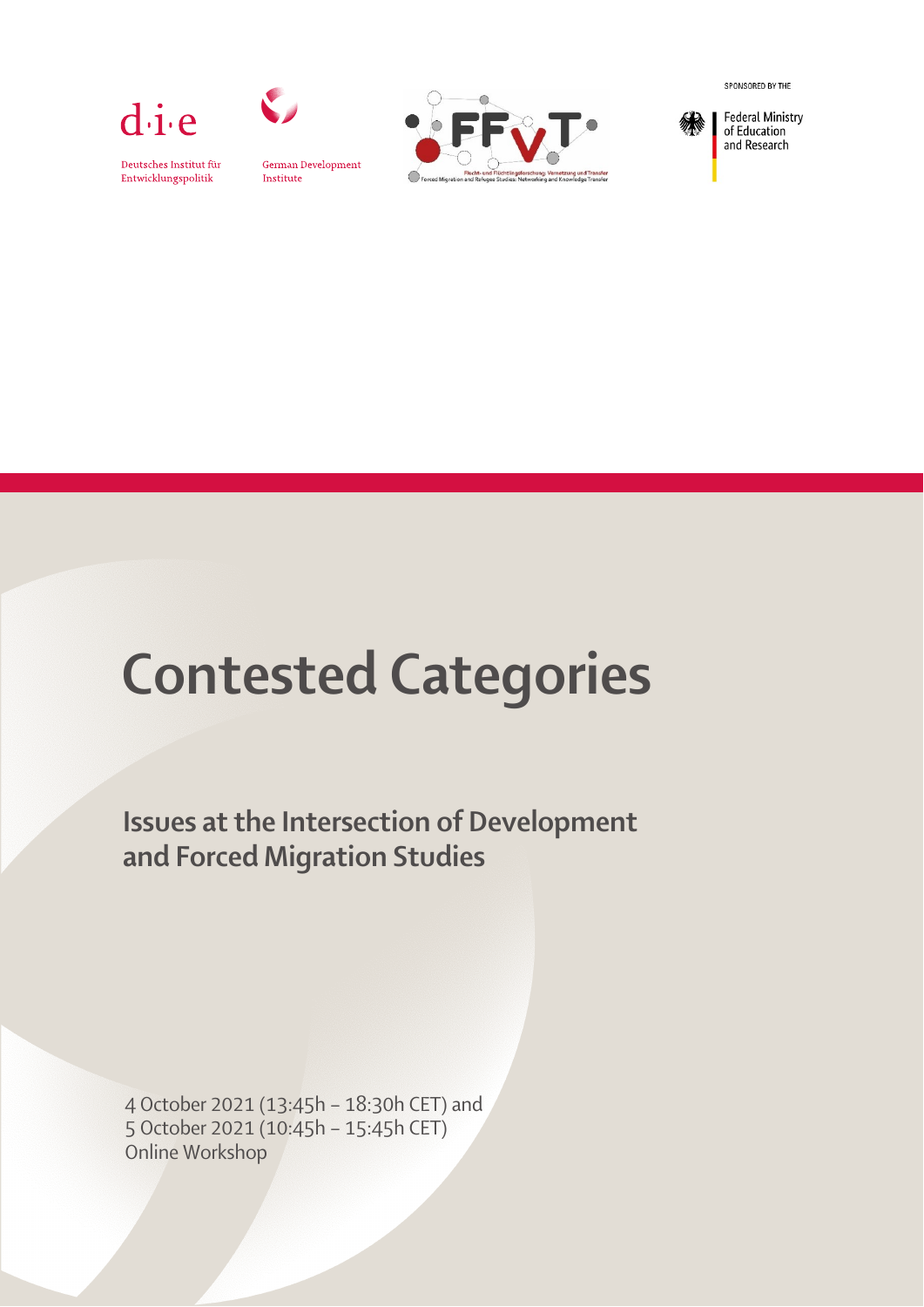



**Federal Ministry** of Education and Research

# **Contested Categories**

#### **Issues at the Intersection of Development and Forced Migration Studies**

**4 October 2021 (13:45h – 18:30h CET) and 5 October 2021 (10:45h – 15:45h CET) Online Workshop** 

#### Workshop objective and background

The aggregation of information is a mundane procedure in research processes. Clustering, labelling and categorising are basic tools used by researchers to structure data and order information with the objective to systematically make sense of "the world out there". This process is crucial for reaching higher abstraction levels and create broader meanings of the data generated. However, research categories always emerge in a specific context and time, and therefore, it is not surprising that they are often contested by diverging perspectives, revisited and replaced. Hence, categories seldom endure longer time periods.

This workshop addresses the critique of categories and the debates about them in development research and considers their relevance and utility for forced migration studies (FMS). For this purpose, three critically discussed categories in recent years are used as examples: "global South and global North", "new actors – self-empowerment and emancipation of marginalised groups", and "digitalisation". For better contextualisation, the workshop will be accompanied by a keynote lecture on categorisations in development and FMS.

The workshop is part of the FFVT cooperation project. FFVT is aiming to strengthen interdisciplinary research on refugees and forced migration in Germany. Partners in FFVT are the Bonn International Centre for Conflict Studies (BICC), the Centre for Human Rights Erlangen Nuremberg (CHREN, University of Erlangen-Nuremberg), the German Development Institute / Deutsches Institut für Entwicklungspolitik (DIE) and the Institute for Migration Research and Intercultural Studies (IMIS, Osnabrück University).

FFVT brings together research on migration, development, conflict and violence, climate change, health, governance and human rights and other topics. The aim of the project is to link academic activities across these fields and thus increase the visibility of research on refugees and forced migration both in Germany and internationally by promoting a dialogue between academia, practitioners, the media and politics.

#### Projektpartner

CECÃONEOT VOM